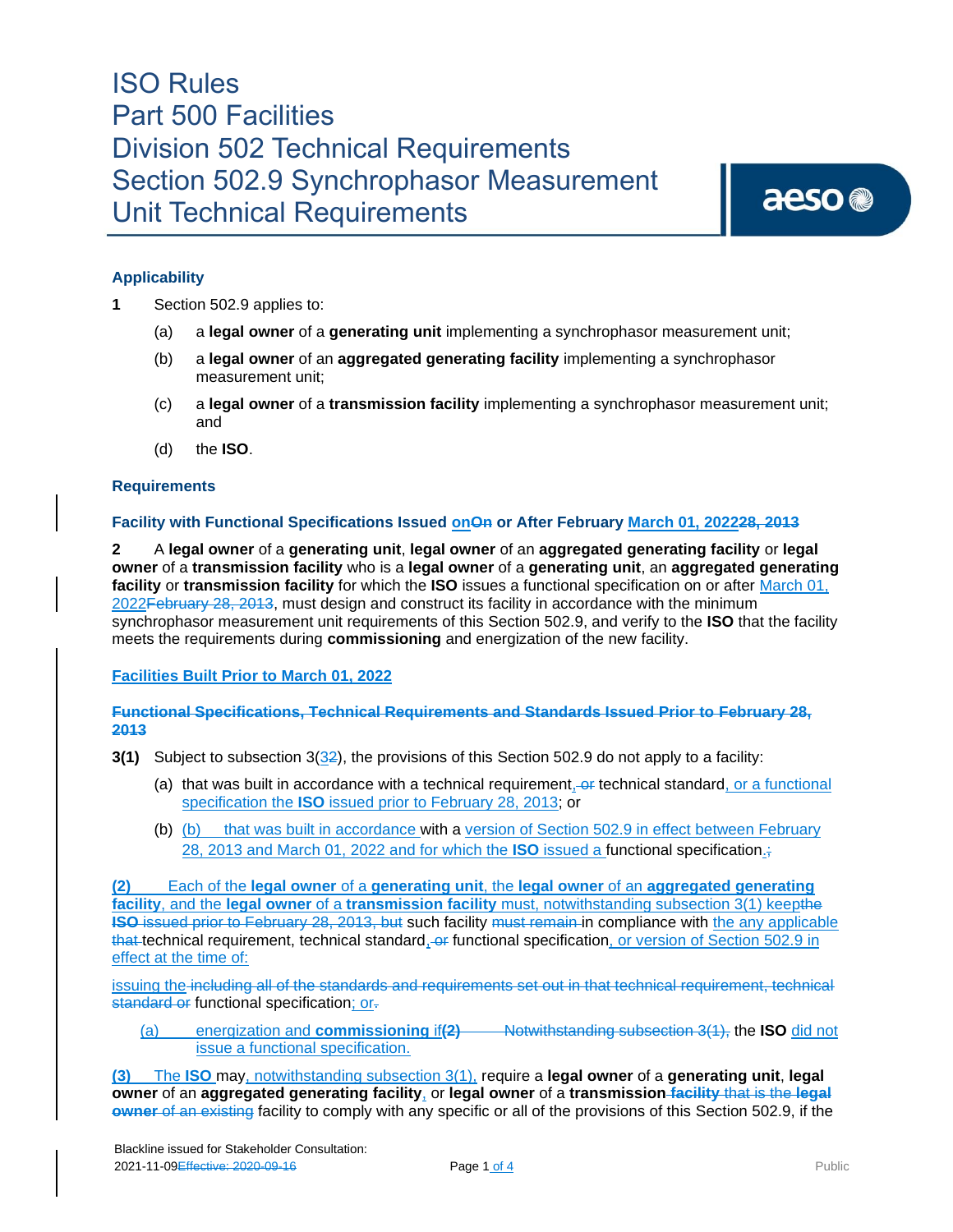aeso<sup>®</sup>

**ISO** determines that such compliance is necessary for the safe and reliable operation of the **interconnected electric system.** 

## **Functional Specification**

**4** The **ISO** must, in accordance and generally consistent with this Section 502.9*,* approve a written functional specification containing details, work requirements and specifications for the implementation of a synchrophasor measurement unit for a facility.

### **Synchrophasor Measurement Unit Functionality**

**5** Each of the **legal owner** of a **generating unit**, **legal owner** of an **aggregated generating facility** and **legal owner** of a **transmission facility** implementing a synchrophasor measurement unit, must meet the functionality requirements, data requirements, data format requirements and communication requirements set out in the Institute of Electrical and Electronics Engineers document *IEEE Standard C37.118.1a–2014 – – 2005 Synchrophasors measurements for Power Systems* and C37.118.2-2011 - *Synchrophasors Data Transfer for Power Systems* specific to a synchrophasor measurement unit.

### **Synchrophasor Measurement Unit Signal Names**

**6** The **ISO** must provide each **legal owner** of a **generating unit**, **legal owner** of an **aggregated generating facility** and **legal owner** of a **transmission facility** with the Institute of Electrical and Electronics Engineers *IEEE Standard C37.118.2-2011 – - 2005*- *Synchrophasors Data Transfer for Power Systems* compliant synchrophasor measurement unit signal names and the appropriate data format, including the company identifier, device identifier and the necessary formatting.

#### **Data Storage and Streaming**

**7(1)** Subject to subsection 7(2), each of the **legal owner** of a **generating unit**, **legal owner** of an **aggregated generating facility** and **legal owner** of a **transmission facility** must collect and continuously store the synchrophasor measurement unit data for 1 year from the date the synchrophasor measurement unit data was collected.

**(2)** A **legal owner** of a **generating unit**, **legal owner** of an **aggregated generating facility** or **legal owner** of a **transmission facility**, required to implement a synchrophasor measurement unit, as determined by the **ISO**, must stream the data to the **ISO**.

**(3)** The **legal owner** of a **generating unit, legal owner** of an **aggregated generating facility** or **legal owner** of a **transmission facility** may, within 1 year of streaming the data to the **ISO**, obtain the data from the **ISO** upon written request.

**(4)** The **ISO** must, if it receives a request as set out in subsection 7(3), provide the data to the **legal owner** of a **generating unit**, **legal owner** of an **aggregated generating facility** or **legal owner** of a **transmission facility** within 10 **business days**.

**(5)** The **ISO** must store any data streamed pursuant to subsection 7(2) for 1 year.

## **Suspected Failure or Malfunction of a Synchrophasor Measurement Unit**

**8(1)** A **legal owner** of a **generating unit**, **legal owner** of an **aggregated generating facility** or **legal owner** of a **transmission facility** must, if it identifies or suspects a failure or malfunction of a synchrophasor measurement unit or any of its components, notify the **ISO** as soon as practicable but not later than1 **business day** after identifying the suspected malfunction or failure.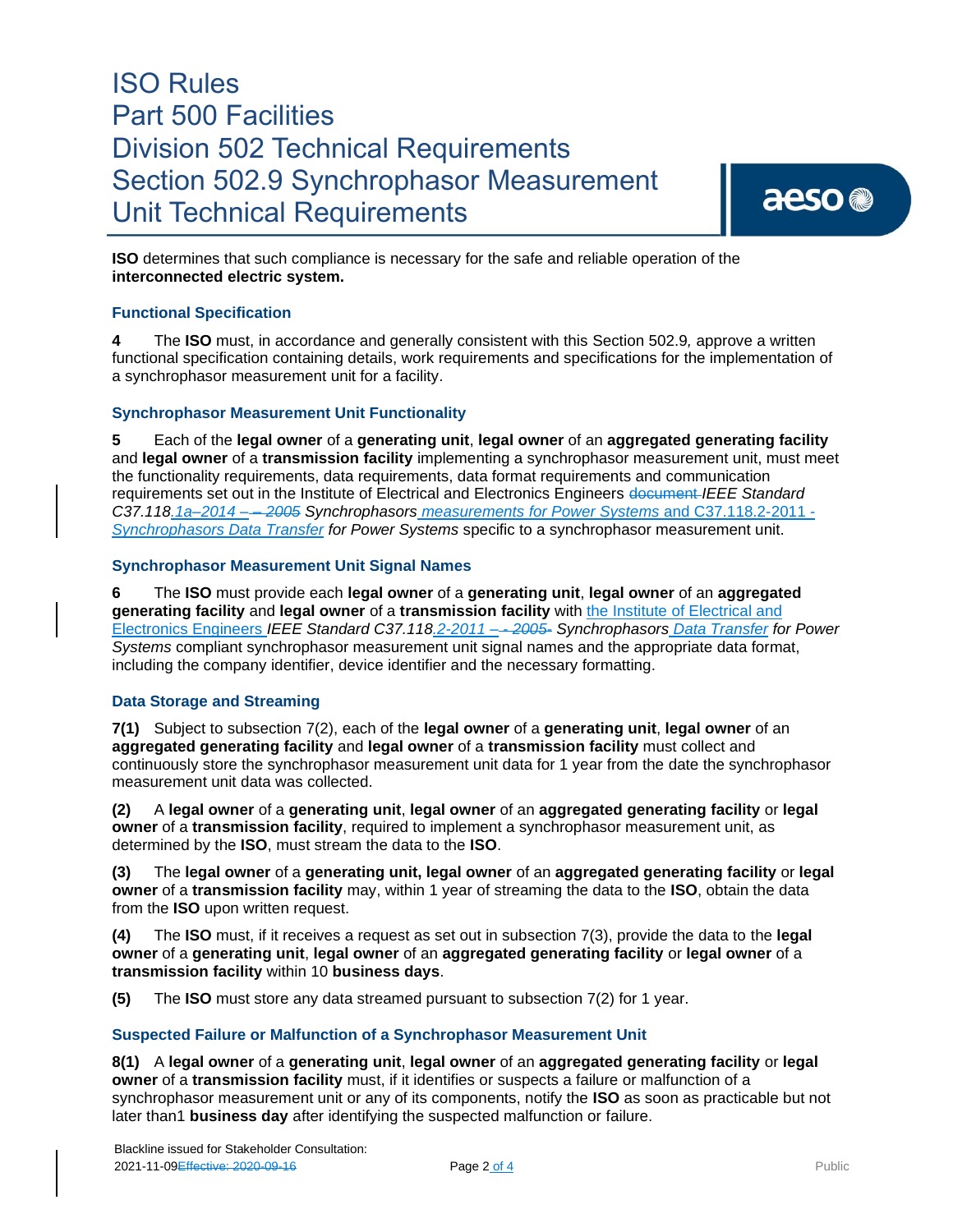**(2)** The **ISO** must, if it identifies or suspects a failure or malfunction of a synchrophasor measurement unit or any of its components, notify the applicable **legal owner** of a **generating unit**, **legal owner** of an **aggregated generating facility** or **legal owner** of a **transmission facility** as soon as practicable, but not later than 1 **business day**, after identifying the suspected failure.

**(3)** Each of the **legal owner** of a **generating unit**, **legal owner** of an **aggregated generating facility** and **legal owner** of a **transmission facility** must provide the **ISO** with the date it expects to investigate the suspected failure or malfunction of the synchrophasor measurement unit or any of its components which, in the case of an investigation in response to a notification under subsection 8(2), must be within 2 **business days** of receiving the **ISO**'s notification.

**(4)** The **legal owner** of a **generating unit**, **legal owner** of an **aggregated generating facility** or **legal owner** of a **transmission facility** must, if it is unable to test the synchrophasor measurement unit or any of its components on the expected date provided under subsection 8(3), provide the **ISO** with the revised date.

**(5)** The **legal owner** of a **generating unit**, **legal owner** of an **aggregated generating facility** or **legal owner** of a **transmission facility** must, after testing the synchrophasor measurement unit or any of its components, confirm if there is a failure or malfunction with the synchrophasor measurement unit or not and notify the **ISO** with the results of the test.

**(6)** The **legal owner** of a **generating unit**, **legal owner** of an **aggregated generating facility** or **legal owner** of a **transmission facility** must, if the results of the test indicated that the synchrophasor measurement unit or any of its components have failed, provide the **ISO** with the date that the **market participant** expects to repair or replace the synchrophasor measurement unit.

**(7)** The **legal owner** of a **generating unit**, **legal owner** of an **aggregated generating facility** or **legal owner** of a **transmission facility** must, if the synchrophasor measurement unit or any of its components are not repaired or replaced by the date provided under subsection 8(6), provide the **ISO** with a revised date.

**(8)** The **legal owner** of a **generating unit**, **legal owner** of an **aggregated generating facility** or **legal owner** of a **transmission facility** must notify the **ISO** when the synchrophasor measurement unit or any of its components have been repaired or replaced.

## **As-Built Drawing**

**9** A **legal owner** of a **generating unit**, **legal owner** of an **aggregated generating facility** or **legal owner** of a **transmission facility** implementing a synchrophasor measurement unit, or required by the **ISO** to implement a synchrophasor measurement unit, must provide the **ISO** with an as-built engineering stamped 3 line drawing or a record representing the as-built installation, indicating:

- (a) the voltage transformer and current transformer connections through to the synchrophasor measurement unit; and
- (b) the voltage transformer and current transformer accuracy class.

#### **Revision History**

| <b>Date</b>   | <b>Description</b>                                                            |
|---------------|-------------------------------------------------------------------------------|
| $202x$ -xx-xx | Amended subsection 2 to include requirements for facilities with a functional |
|               | specification issued on or after March 01, 2022.                              |